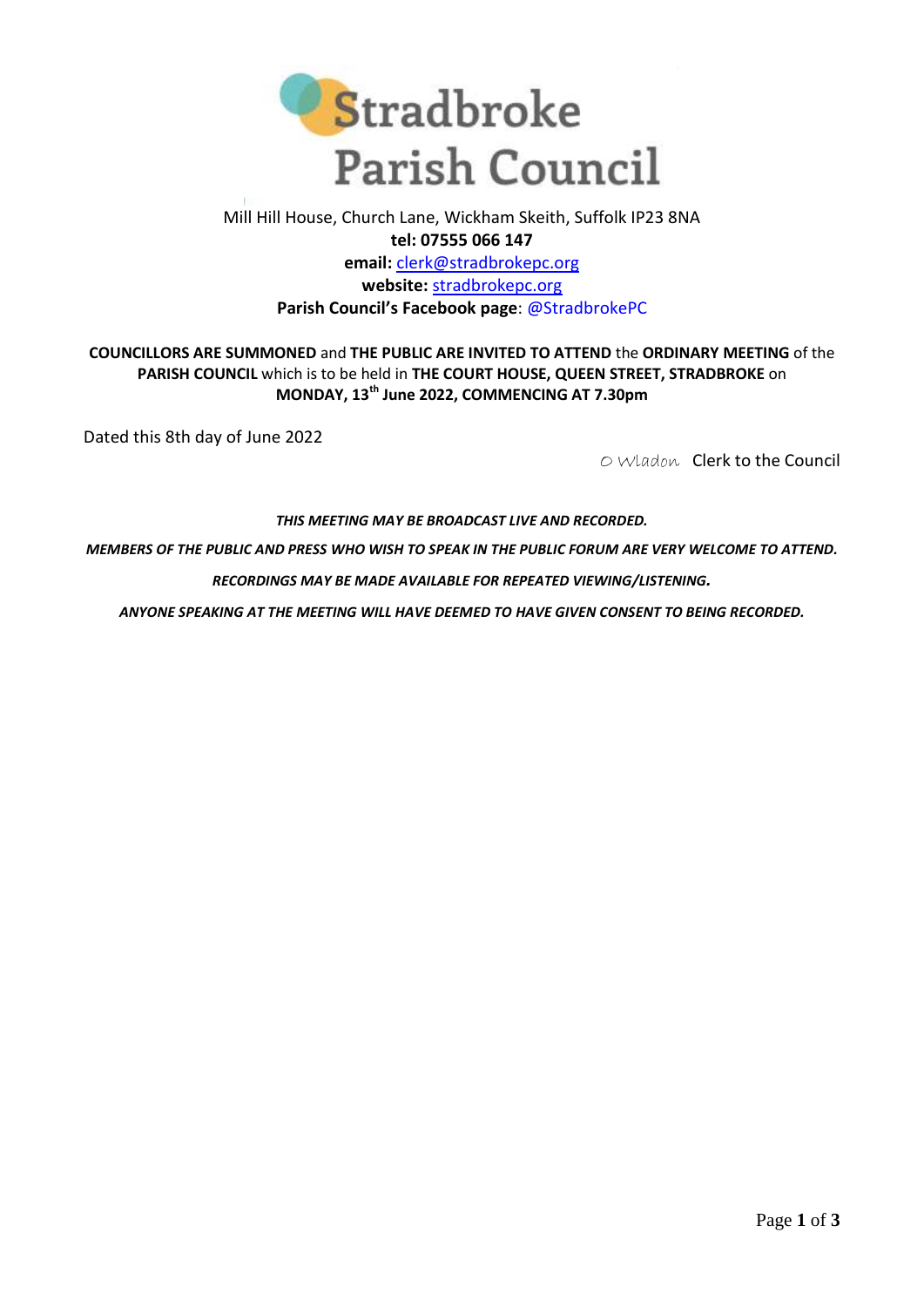## **AGENDA**

| <b>Item Ref</b> | <b>Description</b>                                                                                                                                      |
|-----------------|---------------------------------------------------------------------------------------------------------------------------------------------------------|
| 22.06.01        | <b>Chairman's welcome</b>                                                                                                                               |
|                 | A reminder that the meeting may be broadcast live and recorded.                                                                                         |
|                 | Any recording may be published on the council's website or may be available for repeated                                                                |
|                 | viewings on the Council's Facebook page, therefore anyone speaking at the meeting will be                                                               |
|                 | deemed to have given consent to being recorded.                                                                                                         |
| 22.06.02        | <b>Apologies for Absence</b>                                                                                                                            |
|                 | (a) Councillors to note any apologies for absence                                                                                                       |
|                 | (b) Councillors to vote on acceptance of any apologies for absence                                                                                      |
| 22.06.03        | <b>Declarations of Interests</b>                                                                                                                        |
|                 | Cllrs to declare interests in subsequent agenda items as follows:                                                                                       |
|                 | (a) Pecuniary Interests                                                                                                                                 |
|                 | (b) Other registerable interests                                                                                                                        |
|                 | (c) Non-registerable interests                                                                                                                          |
| 22.06.04        | Dispensations: To receive any requests for dispensations.                                                                                               |
| 22.06.05        | Council Vacancy: Councillors review and vote on an application received.                                                                                |
| 22.06.06        | <b>Minutes:</b>                                                                                                                                         |
|                 | Councillors to review and approve the minutes as a true record of the business conducted                                                                |
|                 | at the meeting held on $9^{th}$ May 2022.                                                                                                               |
|                 | Minutes are available to view at: Documents - Minutes                                                                                                   |
|                 | Councillors to note the minutes of the Annual Parish Meeting held on 28 <sup>th</sup> April 2022.                                                       |
|                 | APM minutes and related documents are available to view at: Documents - The Annual                                                                      |
|                 | <b>Parish Meeting</b>                                                                                                                                   |
| 22.06.07        | <b>County &amp; District Councillors:</b>                                                                                                               |
|                 | To invite District & County Councillors to respond to any questions on reports previously                                                               |
|                 | submitted to the Parish Council.                                                                                                                        |
|                 | Copies of submitted reports can be found at: Documents - Other Documents                                                                                |
| 22.06.08        | Public forum: Councillors to receive questions or comments from the public on agenda                                                                    |
|                 | items.                                                                                                                                                  |
| 22.06.09        | <b>Planning:</b>                                                                                                                                        |
|                 | All documentation on current planning applications can be viewed at: MSDC Planning                                                                      |
|                 | (a) Councillors to review and approve a response to the following planning applications:                                                                |
|                 | DC/22/02835 - Prior-approval: Conversion of agricultural building to 2 no. dwellings.                                                                   |
|                 | Building at Bullocks Hill Farm, IP21 5NG                                                                                                                |
|                 | DC/22/02387 - Listed building consent - erection of a stud wall. 2 Town House Church                                                                    |
|                 | <b>St. IP21 5HT</b>                                                                                                                                     |
|                 | (b) Councillors to note the outcome of planning decisions reached by MSDC:<br>DC/22/02207 - Corner Cottage, Church Street IP21 5HS No objections raised |
|                 |                                                                                                                                                         |
| 22.06.10        | <b>Finance:</b>                                                                                                                                         |
|                 | (a) Councillors to note account balances at $31st$ May 2022.                                                                                            |
|                 | (b) Councillors to approve the payments to be made.                                                                                                     |
|                 | (c) Councillors to note the receipts received during the month.                                                                                         |
|                 | (d) Councillors to review a grant application submitted by Radio Stradbroke for Music Day.                                                              |
|                 | All finance documents will be uploaded when finalised to the Parish Council website at:                                                                 |
|                 | <b>Documents - Financial Documents</b>                                                                                                                  |
|                 |                                                                                                                                                         |